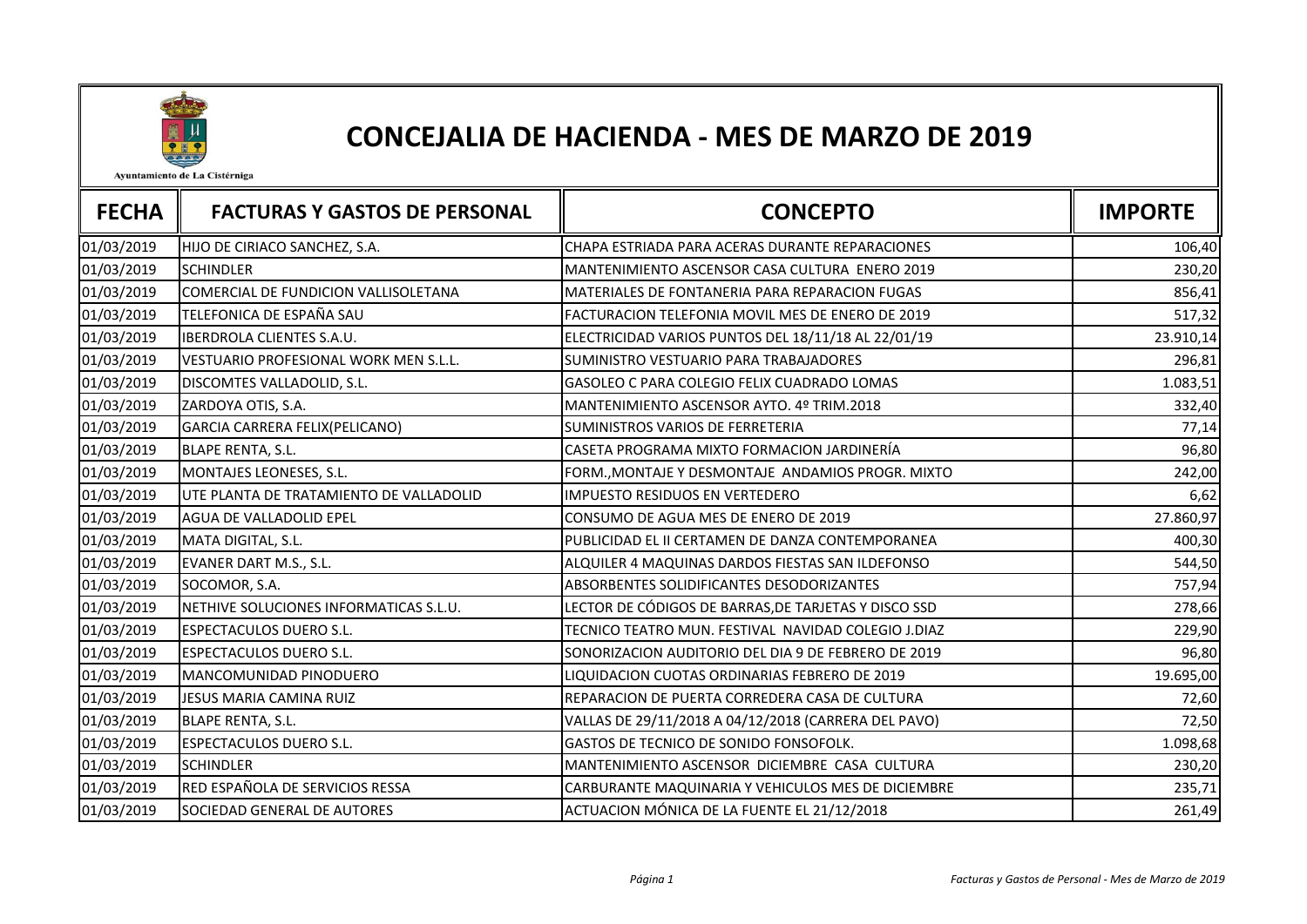| 01/03/2019 | UTE PLANTA DE TRATAMIENTO DE VALLADOLID  | RECOGIDA SELECTIVA DE RESIDUOS                              | 39,36    |
|------------|------------------------------------------|-------------------------------------------------------------|----------|
| 01/03/2019 | <b>FUNDACION PERSONAS</b>                | POSTALES DE FELICITACION NAVIDEÑA                           | 68,97    |
| 01/03/2019 | EGES-BPM, S.L.                           | GESTION EXPEDIENTES SANCIONADORES DE 1 A 30.11.18           | 2.408,75 |
| 01/03/2019 | SOLUCIONES INTEGRALES VALIDAS, SL        | ELEVADORES INFANTILES PARA LA CASA DE CULTURA               | 1.155,65 |
| 01/03/2019 | <b>MESA FLORIAN YERAL</b>                | COSTE SUBV. EMPLEADOS S/CONVENIO CLASES DE ZUMBA 1ER. TRIM. | 199,30   |
| 01/03/2019 | <b>ESPECTACULOS DUERO S.L.</b>           | SONORIZACIONES FESTIVAL DE CORTOS Y BANDA DE MÚSICA         | 329,73   |
| 01/03/2019 | <b>ESPECTACULOS DUERO S.L.</b>           | SONORIZACION PELICULA PROGRAMA DE SAN IDELFONSO             | 102,85   |
| 01/03/2019 | FED, ESPAÑOLA DE MUNICIPIOS Y PROVINCIAS | CUOTA ASOCIADO AÑO 2019                                     | 505,80   |
| 01/03/2019 | MEGADIVER SCIOEDUCATIVA, S.L.            | GESTIÓN ESCUELA INFANTIL MUN.L G, FUERTES ENERO 2019        | 4.688,00 |
| 01/03/2019 | INTERCLYM, S.A.                          | REPARAR DEPOSITO-REVISAR MAQUINA                            | 233,65   |
| 01/03/2019 | INTERCLYM, S.A.                          | PRODUCTOS DE ASEO Y LIMPIEZA PARA EDIFICIOS PUBLICOS        | 504,34   |
| 01/03/2019 | GUNNEBO ESPAÑA, S.A.                     | ADECUACION SISTEMA CONTRA INCENDIOS S                       | 3.336,91 |
| 01/03/2019 | <b>BLAPE RENTA, S.L.</b>                 | ALQUILER CASETA PARA ALUMNOS GRUPO MIXTO                    | 96,80    |
| 01/03/2019 | <b>SCHINDLER</b>                         | MANTENIMIENTO ASCENSOR DIC. CENTRO SOCIAL                   | 73,60    |
| 01/03/2019 | BLAPE RENTA, S.L.                        | ALQUILER DE BRAZO PARA LUCES DE NAVIDAD                     | 1.597,20 |
| 01/03/2019 | <b>BLAPE RENTA, S.L.</b>                 | SUMINISTROS VARIOS PARA REPARACION DE DUMPER                | 92,83    |
| 01/03/2019 | MONTAJES LEONESES, S.L.                  | ALQUILER TORRE MOVIL PARA CURSO MONTAJEANDAMIOS             | 150,04   |
| 01/03/2019 | FRANYAL, S.L.                            | MANTENIMIENTO SECTOR 3 Y 4 MES DE DICIEMBRE                 | 2.096,93 |
| 01/03/2019 | EL MUNDO, UNIDAD EDITORIAL, S.A.         | SUSCRIPCION AYUNTAMIENTO DE 27/11/18-26/02/19               | 82,88    |
| 01/03/2019 | LEADER MEDIA S.L.                        | INSERCION PUBLICITARIA CAMPAÑA: NAVIDAD 2018                | 302,50   |
| 01/03/2019 | CADIELSA, S.L.                           | LAMPARA CASA CULTURA Y ALUMBRADO PCO.PLZ. MAYOR             | 262,64   |
| 01/03/2019 | EL NORTE DE CASTILLA, S.A.               | CAMPAÑA PUBLICIDAD 21/12/2018                               | 484,00   |
| 01/03/2019 | <b>ALCASA</b>                            | FLUXOR PARA WC PRESTO COLEGIO JOAQUIN DIAZ                  | 150,77   |
| 01/03/2019 | ANA GONZALEZ MIGUEL                      | COSTE SUBV. EMPLEADOS S/CONVENIO CLASES DE RESTAURACION     | 90,00    |
| 01/03/2019 | <b>MEDIA MARK</b>                        | FREIDORA Y PLACA DE COCINA BAR CENTRO SOCIAL                | 70,09    |
| 01/03/2019 | <b>MEDIA MARK</b>                        | FRIGORIFICO PARA BAR CENTRO SOCIAL                          | 218,00   |
| 01/03/2019 | <b>BAZAR LAGUNA</b>                      | JARRAS PARA CARRRA NOCTURNA                                 | 2,40     |
| 01/03/2019 | ELENA PEREZ FERNANDEZ                    | TUBOS CONFETTI PARA CARRERA NOCTURNA                        | 8,00     |
| 04/03/2019 | <b>NOMINAS LABORALES</b>                 | NOMINAS PERSONAL LABORA - CULTURA                           | 1.214,05 |
| 05/03/2019 | DIPUTACION PROVINCIAL DE VALLADOLID      | INFORMACION PUBLICA LICENCIA AMBIENTAL PARA ACTIVIDAD       | 28,80    |
| 05/03/2019 | <b>ITELEVESA</b>                         | ITV VEHÍCULO 2288FPK                                        | 48,69    |
| 07/03/2019 | NOMINAS E INDEMNIZACIONES CONCEJALES     | ASISTENCIA A PLENOS Y COMISIONES MES FEBRERO DE 2019        | 1.086,63 |
| 08/03/2019 | AGENCIA ESTATAL DE ADM. TRIBUTARIA       | EXPTE 1033/2019: DIFERENCIAS IRPF 2017 TRABAJADOR AYTO.     | 279,02   |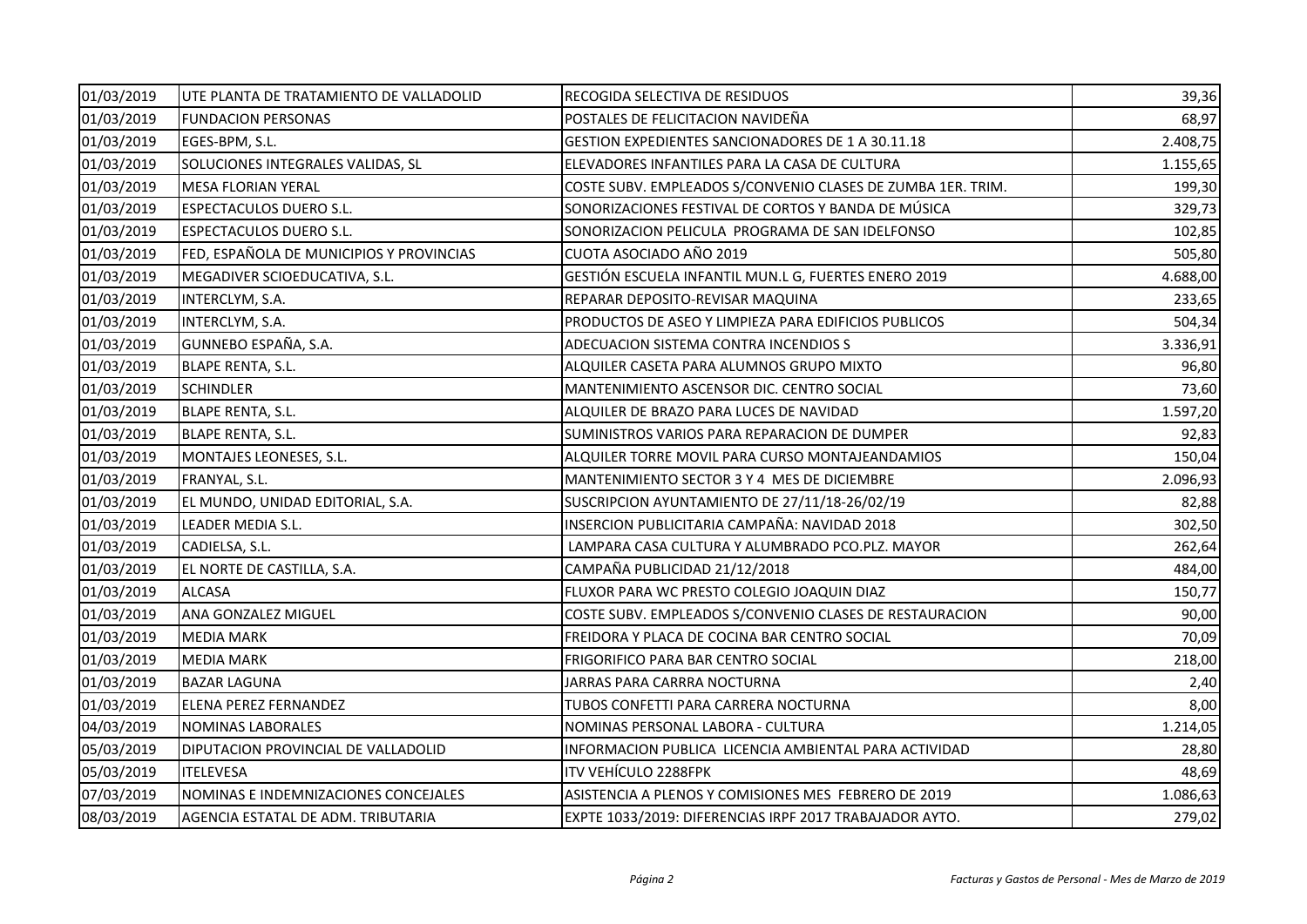| 08/03/2019 | AGENCIA ESTATAL DE ADM. TRIBUTARIA  | INTERESES DE DEMORA DIFERENCIAS IRPF 2017                 | 46,97    |
|------------|-------------------------------------|-----------------------------------------------------------|----------|
| 08/03/2019 | TECNICAS DE AHORRO ENERGETICO, S.L. | MANTENIMIENTO CLIMATIZACION VARIOS EDIFICIOS MUNICIPALES  | 726,00   |
| 08/03/2019 | ESPUBLICO SERVICIOS PARA LA ADM. SA | PLATAFORMA HACIENDA LOCAL CONTENIDO EDITORIAL             | 2.791,25 |
| 08/03/2019 | AUTO-REPUESTOS BARAJAS, S.L.        | BATERIA MOTOCICLETA VIGILANTES MUNICIPALES                | 55,88    |
| 08/03/2019 | RED ESPAÑOLA DE SERVICIOS RESSA     | GASOLINA SIN PLOMO PARA MAQUINAS Y VEHICULOS ENERO 2019   | 231,90   |
| 08/03/2019 | EL NORTE DE CASTILLA, S.A.          | SUSCRIPCION NORTE DE CASTILLA CENTRO SOCIAL AÑO 2019      | 576,00   |
| 08/03/2019 | EUROPAC RECICLA SAU                 | ALQUILER CONTENEDOR RESIDUOS Y GESTION BIODEGRADABLES     | 64,32    |
| 08/03/2019 | EUROPAC RECICLA SAU                 | GESTION RESIDUOS PUNTO LIMPIO ENERO DE 2019 ENSERES       | 187,00   |
| 08/03/2019 | ESAFERAL S.L.U.                     | SUMINISTRO PELLETS PARA POLIDEPORTIVO                     | 4.407,91 |
| 08/03/2019 | CADIELSA, S.L.                      | MATERIAL ELECTRICO PARA TRABAJOS VARIOS                   | 373,14   |
| 08/03/2019 | INTERCLYM, S.A.                     | BOLSAS DE BASURA PARA SERVICIO DE LIMPIEZA                | 276,61   |
| 08/03/2019 | INTERCLYM, S.A.                     | RECOGEDORES CON PINZA PARA SERVICIO DE LIMPIEZA           | 144,11   |
| 08/03/2019 | MATA DIGITAL, S.L.                  | CARTELES Y FLYERS CANAVALES 2019                          | 269,99   |
| 08/03/2019 | ROSARIO SAN JOSE FERNANDEZ          | MATERIAL PAPELERIA PARA PROGRAMA MIXTO DE FORMACIÓN       | 293,00   |
| 08/03/2019 | ENDESA ENERGIA, S.A.U.              | GAS NATURAL CASA DE CULTURA DEL 18.01 AL 19.02.19         | 1.816,82 |
| 08/03/2019 | ENDESA ENERGIA, S.A.U.              | GAS NATURAL COLEGIO J. DIAZ DEL 18.01 19.02.19            | 4.292,45 |
| 08/03/2019 | ENDESA ENERGIA, S.A.U.              | GAS NATURAL FRONTON MUNICIPAL DEL 18.01 AL 19.02.19       | 2.672,29 |
| 08/03/2019 | LARA HERRERO                        | CUATRO LIBROS ""COMISURAS"" PARA BIBLIOTECA               | 48,01    |
| 08/03/2019 | DAVID GALAN APARICIO                | SUMINISTRO LIBROS PARA LA BIBLIOTECA DEL CDC2             | 53,66    |
| 08/03/2019 | RICARDO ALONSO MUÑOZ                | MATERIALES DE CONSTRUCCION REPARACION FUGA C/S. CRISTOBAL | 20,04    |
| 08/03/2019 | ENDESA ENERGIA, S.A.U.              | GAS P.I. JUVENIL PERIODO DEL 28/12/2018 AL 22/02/2019     | 59,48    |
| 08/03/2019 | ENDESA ENERGIA, S.A.U.              | GAS NATURAL NAVE TEATRO DEL 28/12/18 AL 22/02/19          | 612,95   |
| 08/03/2019 | ARRANZ DE LA FUENTE, JESUS CARLOS   | ADECUACION DE INSTALACION ELECTRICA EN AYTO.              | 4.202,33 |
| 08/03/2019 | <b>SCHINDLER</b>                    | MANTENIMIENTO ASCENSOR CASA CULTURA FEBRERO DE 2019       | 230,20   |
| 08/03/2019 | MATA DIGITAL, S.L.                  | SUMINISTRO LONA CARNAVALES                                | 171,30   |
| 08/03/2019 | <b>ALCASA</b>                       | SUMINISTROS VARIOS DE FONTANERIA                          | 13,01    |
| 08/03/2019 | CADIELSA, S.L.                      | SUMINISTRO PRESOSTATO PARA DEPOSITO AVDA DEL CERRO        | 20,62    |
| 08/03/2019 | TELEFONICA DE ESPAÑA SAU            | TELEFONIA MOVIL DEL 18 DE ENERO AL 17 DE FEBRERO DE 2019  | 143,08   |
| 08/03/2019 | EL NORTE DE CASTILLA, S.A.          | SUSCRIPCION PERIODICO AYUNTAMIENTO                        | 576,00   |
| 08/03/2019 | MT SERVICIOS EDUCATIVOS, S.L.       | PRACTICA DEPOTIVA MES DE DICIEMBRE                        | 697,61   |
| 08/03/2019 | TECNOHIDRAULICA VALLADOLID, S.L.L.  | REPARACION BOMBA TALLER                                   | 32,73    |
| 08/03/2019 | <b>BLAPE RENTA, S.L.</b>            | ALQUILER DE BRAZO PARA PODAS                              | 1.790,80 |
| 08/03/2019 | MONTAJES LEONESES, S.L.             | ALQUILER ANDAMIO PROGRAMA MIXTO                           | 150,04   |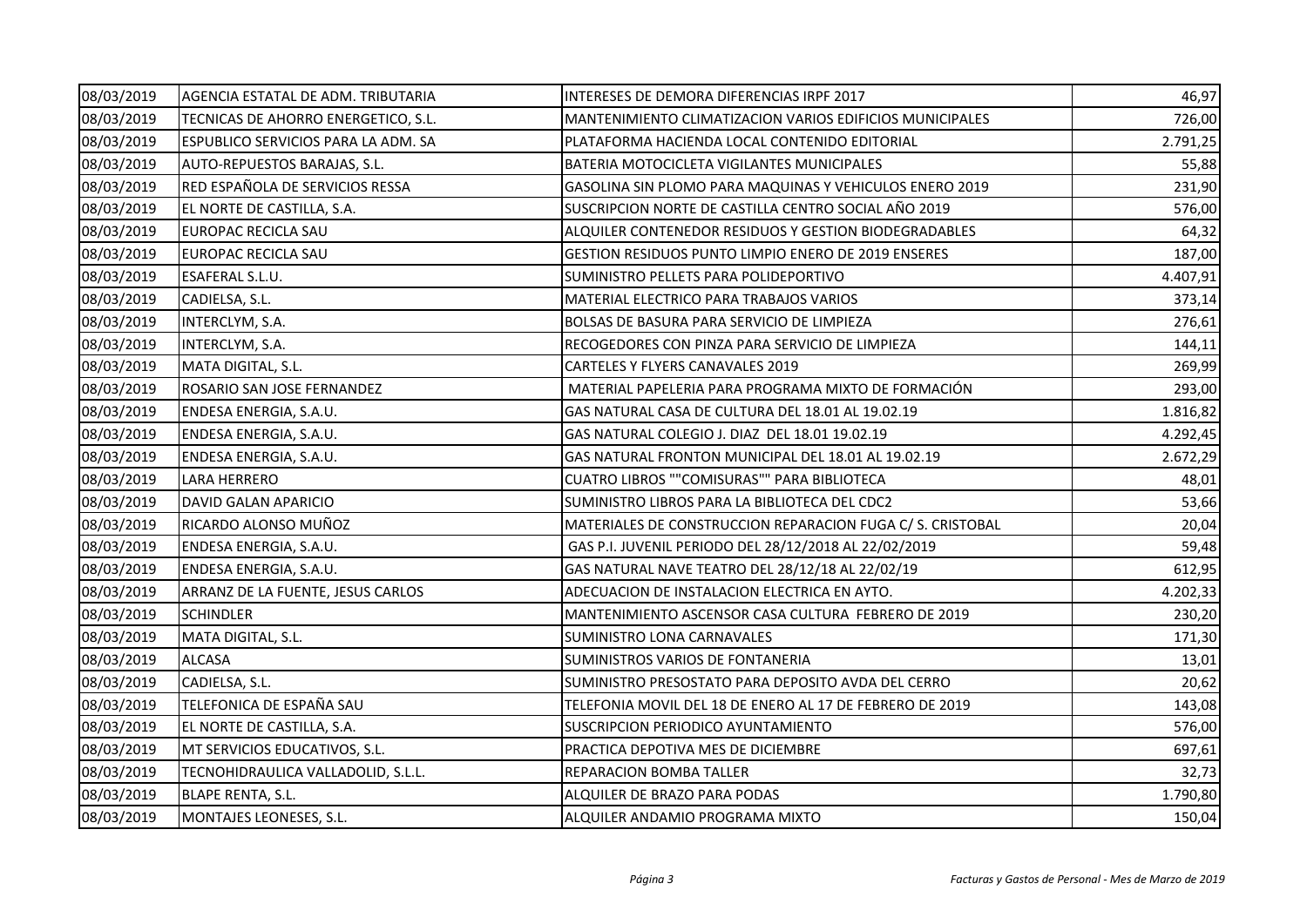| 08/03/2019 | EUROPAC RECICLA SAU                        | RECICLADO DE RESIDUOS P'ROCEDENTE DE PODAS                    | 945,76    |
|------------|--------------------------------------------|---------------------------------------------------------------|-----------|
| 08/03/2019 | EUROPAC RECICLA SAU                        | GESTION DE RESIDUOS Y ALQUILER DICIEMBRE 2018 Y ENERO 2019    | 1.382,62  |
| 08/03/2019 | EUROPAC RECICLA SAU                        | GESTION DE RESIDUOS OBRAS PROCEDENTE DE FUGA EN CAM. RENEDO   | 186,17    |
| 08/03/2019 | DISCOMTES VALLADOLID, S.L.                 | GASOLEO EN NAVE MUNICIPAL-FECHA SUMINISTRO - 14/02/19         | 1.167,05  |
| 08/03/2019 | RECACOR, S.A.                              | REPARACION Y SUMINISTRO RUEDA CAMION ISUZU                    | 73,81     |
| 08/03/2019 | MATA DIGITAL, S.L.                         | ENTRADAS, LONAS, TARJETONES CERTAMEN DE DANZA 2019            | 892,24    |
| 08/03/2019 | TITAN FITNESS CENTER DIETETICA             | <b>GESTION CENTRO JOVEN</b>                                   | 1.194,88  |
| 08/03/2019 | ENDESA ENERGIA, S.A.U.                     | GAS CENTRO DE SALUC DE 18/01/2019 A 19/02/2019                | 829,61    |
| 08/03/2019 | ENDESA ENERGIA, S.A.U.                     | GAS DE LA CASA CONSISTORIAL DE 18/01/2019 A 19/02/20          | 1.317,50  |
| 08/03/2019 | ENDESA ENERGIA, S.A.U.                     | GAS EN VESTUARIOS CAMO DE FUTBOL DE 18/01/2019 A 19/          | 508,28    |
| 08/03/2019 | TELEFONICA DE ESPAÑA SAU                   | FACTURACION CONCERTADA FIJA DE 01/02/2019 A 28/02/2019        | 1.754,90  |
| 08/03/2019 | ENDESA ENERGIA, S.A.U.                     | GAS DE 28/12/2018 A 22/02/2019 EN AVDA VALLADOLID,8           | 478,01    |
| 08/03/2019 | ENDESA ENERGIA, S.A.U.                     | GAS DE 28/12/2018 A 22/02/2019 EN AVDA VALLADOLID Nº6         | 584,76    |
| 08/03/2019 | JUAN LUIS PEREZ BENITO                     | CURSO DE INFORMATICA PRIMAVERA 2019.                          | 800,00    |
| 08/03/2019 | PIROARTE S.L.                              | MATERIAL PIROTECNICO (CONFETI) PARA CABALGATA 2019            | 50,00     |
| 08/03/2019 | REGULARIZACIÓN NOMINAS                     | LIQUIDACION AEAT EXPTE REFERENCIA 201719002152887Z            | 841,40    |
| 08/03/2019 | COALICION IZQUIERDA UNIDA                  | SUBVENCION GRUPOS POLÍTICOS                                   | 1.372,50  |
| 11/03/2019 | DIPUTACION PROVINCIAL DE VALLADOLID        | COMPENSACION ECON. INGRESOS EJECUTIVA NOMINA 4º TRIM. 2018    | 10.269,70 |
| 11/03/2019 | COMUNIDAD DE PROPIETARIOS PL. LA CRUZ, 1-9 | COMUNIDAD LOCALES PLAZA DE LA CRUZ MARZO DE 2019              | 80,00     |
| 11/03/2019 | BENEFICIARIOS/AS BONOBUS                   | 10 RECARGAS BONOBUS MES DE MARZO DE 2019                      | 75,00     |
| 13/03/2019 | ANTICIPOS NOMINA EMPLEADOS/AS              | ANTICIPO DE NOMINA A DESCONTAR EN MARZO                       | 500,00    |
| 14/03/2019 | <b>FUNDACION CAJA DE BURGOS</b>            | VISITA AULA MEDIO AMBIENTE                                    | 8,00      |
| 18/03/2019 | <b>BANCO BILBAO VIZCAYA</b>                | COMISION MANTENIMIENTO PERIODO 15/12/2018 A 15/03/2019        | 98,40     |
| 19/03/2019 | <b>IKEA</b>                                | EXTANTERIAS BAR CENTRO SOCIAL                                 | 139,97    |
| 20/03/2019 | ALVARO TERRERO MOLINA                      | ANIMACION INFANTIL TALLERES PINTACARAS Y TATOOS CARNAVALES    | 605,00    |
| 20/03/2019 | NUEVO DIARIO DE VALLADOLID S.A.U.          | SUSCRIPCION EL DIA DE VALLADOLID CENTRO DE JUBILADOS AÑO 2019 | 99,00     |
| 20/03/2019 | DISCOMTES VALLADOLID, S.L.                 | GASOLEO C PARA CALEFACCION COLEGIO F. C. LOMAS                | 1.103,25  |
| 20/03/2019 | LEFEBVRE - EL DERECHO, S.A.                | MEMENTO URBANISMO SUSCRIPCION EN PREPUBLICACION               | 151,63    |
| 20/03/2019 | GESTECOPY, S.L.                            | FACTURACION COPIAS MAQUINA A FECHA 09 DE ENERO DE 2019        | 112,13    |
| 20/03/2019 | PASCUAL ARRANZ G., S.L.                    | COPIAS MAQUINAS PERIODO DEL 24.01 AL 11.02.19                 | 153,69    |
| 20/03/2019 | TINLOHI, S.L.                              | RETIRADA DE 2 VEHICULOS EN P.I. LA MORA                       | 121,00    |
| 20/03/2019 | VESTUARIO PROFESIONAL WORK MEN S.L.L.      | SUMINISTRO EPIS PARA SERVICIO DE LIMPIEZA                     | 19,92     |
| 20/03/2019 | GENERALI ESPAÑA, S.A.                      | POLIZA DEL 17/12/18 AL 17/12/19 SEGURO VEHICULO E2240BFL      | 195,51    |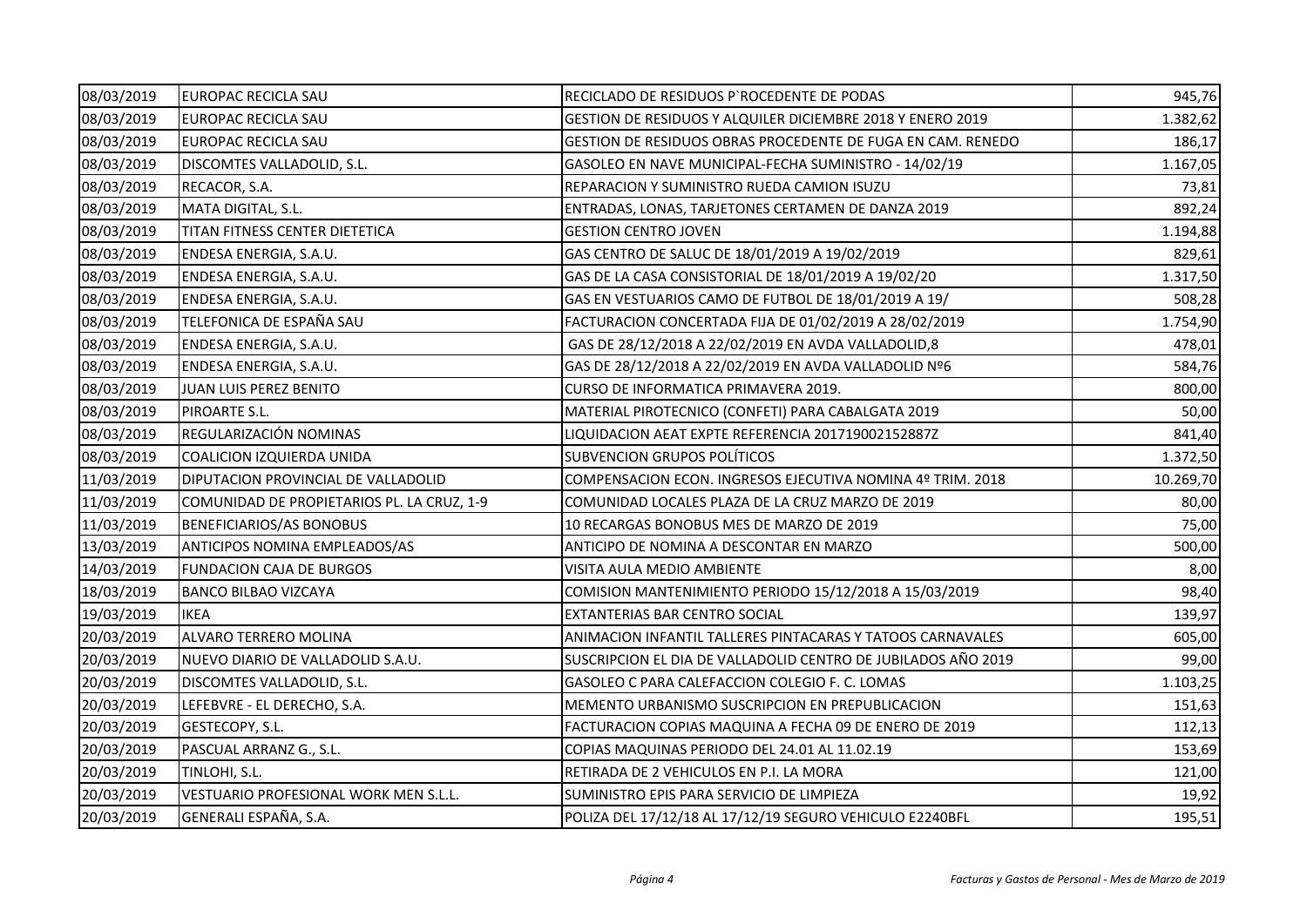| 20/03/2019 | JESUS MARIA CAMINA RUIZ                        | REPARACION PUERTA BASCULANTE DE LA NAVE DEL P.I. LA MORA      | 2.057,00  |
|------------|------------------------------------------------|---------------------------------------------------------------|-----------|
| 20/03/2019 | NETHIVE SOLUCIONES INFORMATICAS S.L.U.         | MAQUINA IMPRESORA FOTOCOPIADORA PARA PLANTA BAJA              | 1.500,40  |
| 20/03/2019 | <b>IBERDROLA CLIENTES S.A.U.</b>               | ELECTRICIDAD VARIOS PUNTOS PERIODO DEL 12.01 AL 23.02.19      | 13.880,24 |
| 20/03/2019 | ANA GONZALEZ MIGUEL                            | COSTE SUBV. S/ CONVENIO CLASES RESTAURACION EMPLEADOS/AS      | 60,00     |
| 20/03/2019 | DISTRIBUCIONES FROIZ, S.A.                     | SUMINISTRO PRODUCTOS PARA SERVICIO DE LIMPIEZA                | 28,32     |
| 20/03/2019 | MEGADIVER SCIOEDUCATIVA, S.L.                  | GESTIÓN DE LA ESCUELA INFANTIL MUN. G. FUERTES FEBRERO        | 4.563,20  |
| 20/03/2019 | BLAPE RENTA, S.L.                              | ALQUILER VALLAS PARA VIII CARRERA NOCTURNA                    | 209,33    |
| 20/03/2019 | ELENA PEREZ FERNANDEZ                          | MATERIALES PARA REALIZACION TALLERES DE CARNAVAL 2019         | 126,95    |
| 20/03/2019 | HIJO DE CIRIACO SANCHEZ, S.A.                  | SUMINISTRO ANGULO DE 20 MM PARA SEÑALES VIA PUBLICA           | 41,65     |
| 20/03/2019 | INTERCLYM, S.A.                                | SUMINISTRO BOLSAS DE BASURA PARA SERVICIO DE LIMPIEZA         | 184,40    |
| 20/03/2019 | SOCIEDAD ESTATAL DE CORREOS Y TELEGRAFOS, S.A. | CORREO POSTAL MES DE ENERO 2019                               | 1.431,66  |
| 20/03/2019 | GESTECOPY, S.L.                                | MANTENIMIENTO Y COPIAS DE LA MAQUINA C717R710604              | 71,67     |
| 20/03/2019 | RICARDO ALONSO MUÑOZ                           | BALDOSA GRANOLLADA DE 20 X 20                                 | 5,78      |
| 20/03/2019 | VALLADOLID TURBO, S.L.                         | REPARACION AVERIA MOTOS VIGILANTES                            | 72,60     |
| 20/03/2019 | DAVID NISTAL ALFONSO                           | ROTULACIÓN VEHÍCULO DACIA                                     | 68,56     |
| 20/03/2019 | MT SERVICIOS EDUCATIVOS, S.L.                  | PRACTICA DEPORTIVA MES DE FEBRERO                             | 697,61    |
| 20/03/2019 | SANCHEZ RODRIGUEZ, MONTSERRAT                  | HIPOPRESIVOS FEBRERO EMPLEADOS                                | 109,50    |
| 20/03/2019 | <b>SCHINDLER</b>                               | MANTENIMIENTO ASCENSORES MES DE FEBRERO BAR DE JUBILADOS      | 73,60     |
| 20/03/2019 | RECICLA 2 RECOGIDA Y GESTION S.L.              | <b>GESTION DE RESIDUOS DE TONER Y TINTA</b>                   | 30,25     |
| 20/03/2019 | MATA DIGITAL, S.L.                             | TARJETONES, CARTELES II CERTAMEN DE DANZA                     | 438,55    |
| 20/03/2019 | <b>ALCASA</b>                                  | SUMINISTROS VARIOS PARA MANTENIMIENTO                         | 41,91     |
| 20/03/2019 | AUTO-REPUESTOS BARAJAS, S.L.                   | SUMINISTROS VARIOS PARA OPERATIVO DE SERVICIO                 | 236,01    |
| 20/03/2019 | PARALCAMPO, S.L.                               | SUMINISTRO DE FUNGICIDA CYTHRIN GARDEN (500 CC)               | 14,00     |
| 20/03/2019 | COMERCIAL DE FUNDICION VALLISOLETANA           | CONTADOR, TAPONES JUNTAS Y FITTING PARA RED DE ABASTECIMIENTO | 194,37    |
| 20/03/2019 | <b>MAPFRE VIDA</b>                             | SEGURO VOLUNTARIOS VIII CARRERA NOCTURNA                      | 100,00    |
| 20/03/2019 | ANA GONZALEZ MIGUEL                            | COSTO SUB. S/CONVENIO CLASES RESTAURACIÓN EMPLEADOS/AS        | 30,00     |
| 20/03/2019 | TECNICAS DE AHORRO ENERGETICO, S.L.            | REPARACIONES VARIAS DE CALEFACCION EN EDIFICIOS PUBLICOS      | 1.621,04  |
| 20/03/2019 | <b>BLAPE RENTA, S.L.</b>                       | CONTRATO ALQUILER CASETA PROGRAMA MIXTO                       | 96,80     |
| 20/03/2019 | ROSARIO SAN JOSE FERNANDEZ                     | LIBROS NOVEDADES BIBLIOTECA                                   | 180,75    |
| 20/03/2019 | INTERCLYM, S.A.                                | RECOGEDOR CON PINZA PARA EL SERVICIO DE LIMPÑIEZA VIARIA      | 148,35    |
| 20/03/2019 | <b>AUVASA</b>                                  | SUBVENCION A LA EXPLOTACION MARZO 2019                        | 21.811,12 |
| 20/03/2019 | AGUA DE VALLADOLID EPEL                        | CONSUMO AGUA EN ALTA FEBRERO_19 Y MTO DE INFRAESTRUCTURAS     | 22.364,77 |
| 20/03/2019 | FLUME, S.L.                                    | CONTADOR, TAPONES Y ROSCAS PARA MANTENIMIENTO RED DE ABAST.   | 78,00     |